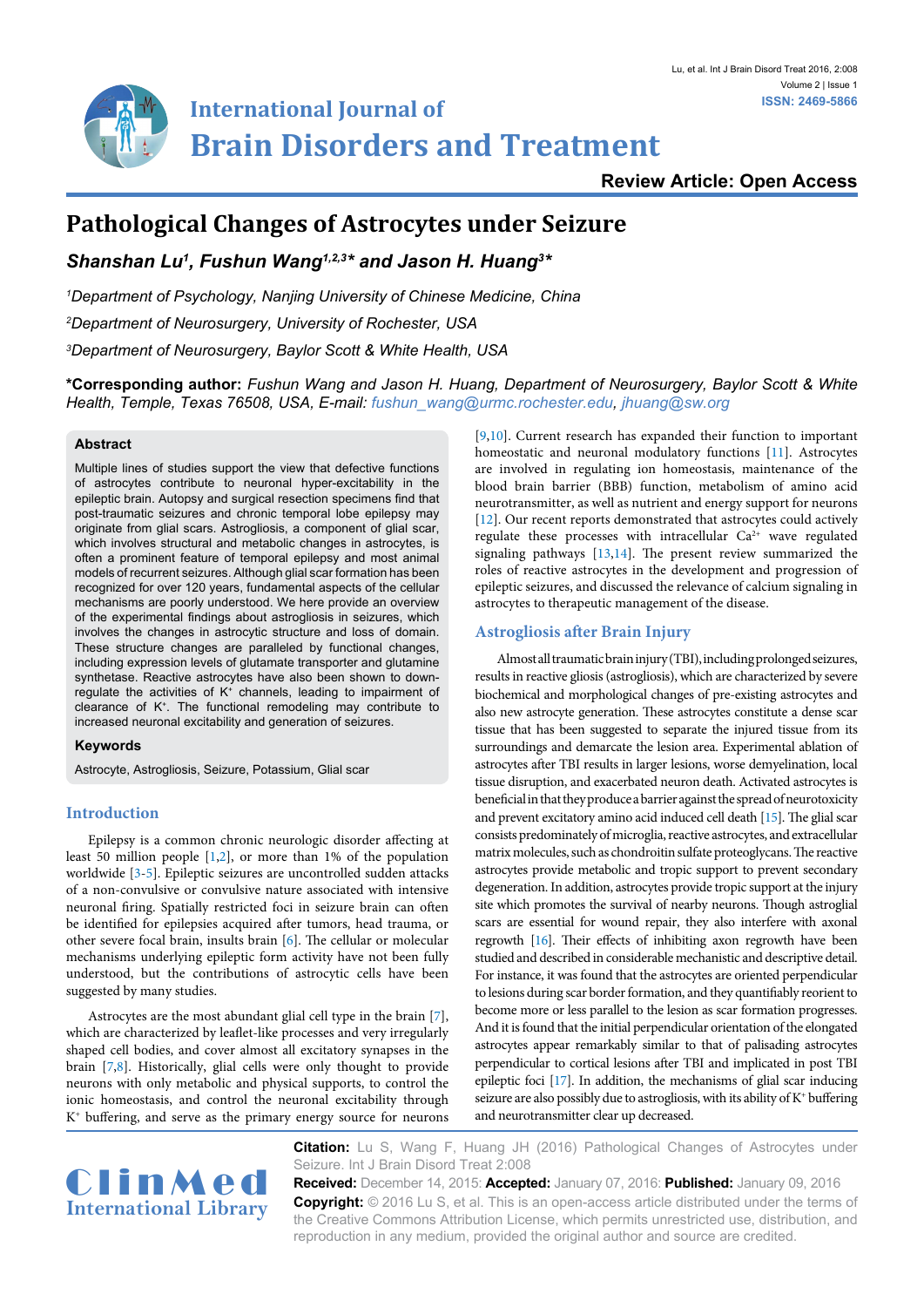<span id="page-1-0"></span>

Left: astrocyte in normal conditions; Right: new astrocytes and normal astrocytes at the glial scar mixed together, demonstrating loss of the domain organization, modified from Oberheim et al [[17](#page-3-15)]. Green, GFAP; red, DiD; scale bar = 20 μm.

### **Cytokines Released by Reactive Astrocytes**

Although glial scar formation has been recognized for over 120 years, fundamental aspects of the cellular mechanisms, molecular regulation, and adaptive function underlying astrogliosis remain poorly understood [\[16](#page-3-14)]. Lesion-derived diffusible inflammatory factors such as cytokines, growth factors might be involved, for signaling mechanisms that determine astrogliosis have for some time been associated with penetrating CNS lesions that disrupt the BBB, instead of CNS insults where BBB function is preserved; and astrogliosis varies according to the distance from lesions [[16](#page-3-14)]. Dysfunction of the BBB is a hallmark of brain insults and usually surrounds the core lesion. Focal epilepsy typically arises either within or adjacent to a cortical lesion [[18](#page-3-16)].

Astrocytes can produce many pro- and anti-inflammatory molecules and have dynamic functions. The production of TGF-β and TNF-α by astrocytes can lead to detrimental effects depending on the receptors activated and expression timing [\[19\]](#page-3-17). TGF-βs play a critical role in the intercellular communication, and are involved in embryogenesis, cell growth, would healing, morphogenesis, and apoptosis in a wide variety of cells [\[18\]](#page-3-16). TGF-β1 expression is upregulated in the brains suffering from Alzheimer's disease, stroke, multiple sclerosis, tumor or traumas. TGF-βs have also been found to be elevated in the cerebro-spinal fluid (CSF) of patients with brain injury [[20\]](#page-3-18). The preferentially uptake of serum albumin by glial cells within hours following brain injury in prior to the seizure development [[21](#page-3-19)], raised the hypothesis that glial functions and dysfunctions play a critical role in the epileptic generation [\[18](#page-3-16)]. Aronica et al further reported that the up-regulated expression of TGF-β in astrocytes from the hippocampus of SE-experienced rats [\[22\]](#page-3-20).

Multiple inflammatory factors induced by pathologically TBI induced changes have been described, for example, growth factors such as TNF-α, TGF-β can induce changes in neuronal calcium homeostasis. The release of TNF-α, TGF-β could be released by astrocytes in responses to excitotoxic injection. The epileptic brain can also be induced by astrocytic dys-regulation of the vascular system. The up-regulation or induction of IL-1β, complement components, and many other inflammatory factors within perivascular astrocytes, may have dramatic effects on the vascular system leading to disruption of the BBB [\[23\]](#page-3-21). Recent studies from several laboratories confirmed the role of vascular pathology in the epileptic development and demonstrated a critical role for astrocytes in epilepsy. Mechanical stimulation under pathological conditions could provide the injured CNS with impaired domain, mass effects, swelling, or tissue hypertrophy [[24](#page-3-22)].

Reactive astrocytes are characterized by up-regulation of glial fibrillary acidic protein (GFAP) expression and significant

hypertrophy of cell bodies and processes. Interestingly, the severity of astrocygliosis is often a predictor of post TBI seizure, and intraoperative recordings have found that post TBI seizures and temporal lobe epilepsy are often initiated in, or immediately adjacent to glial scar tissue (McKhann 2000). Our previous studies found that a marked increase in overlap of processes between adjacent astrocytes after brain injury ([Figure 1](#page-1-0)). There are two distinct types of reactive astrocytes in animals with focal epilepsy: hypertropic astrocytes, which located just beyond the annular sector occupied by palisading astrocytes; and palisading astrocytes, which immediately surround the injury site, whose processes form a halo around the lesion with striking radial orientation. The hypertropic astrocytes plays an important role in pathogenesis of seizures by releasing the cytokines, and also exert a continued deleterious effect on tissue [[25](#page-3-23)]. Palisading astrocytes exhibited a complete loss of individual domains and appeared to form a physical barrier separating the lesion from the surrounding cortical tissue. Astrocytes are possibly organized in non-overlapping domains, and the loss of domain due to astrocytic structure changes are paralleled by functional changes, such as expression levels of glutamine synthetase and glutamate transporter.

## **Astrocytic Modulation of Glutamate**

The astrocytic function of housekeeping is to maintain a low concentration of extracellular glutamate and prevent excitotoxicity. Astrocytic uptake of glutamate terminates the effects of glutamate as a neurotransmitter  $[26,27]$  $[26,27]$  $[26,27]$ . And it is commonly accepted that GLT-1 transporters (excitatory amino acid transporter-2/EAAT2) in astrocytes play a large role in glutamate uptake. High affinity glutamate transporters, GLAST1 and GLT1 subtype, are enriched in astrocytic processes, and play the predominant role for glutamate clearance in the brain. Glutamate transporting is an electrogenic and energy demanding process, with one glutamate being co-transported with three Na<sup>+</sup>. And then glutamate is converted to glutamine via an ATP-consuming process, catalyzed by a glutamine synthetase, an astrocyte-specific enzyme, in the astrocytes. Glutamine is subsequently released to fuel the neurons and recycled into glutamate for glutamatergic neurotransmission. Glutamine synthetase (GS) plays a critical role in the glutamate metabolism [\[26\]](#page-3-24), and glutamine synthetase has been shown to be up-regulated in reactive astrocytes. But it appears to be reduced in the epileptic hippocampus, indicating potential changes in the astrocytic transporters. Similiar change of glutamate transporters have similarly been shown to be reduced in the epileptic hippocampus [\[28\]](#page-4-0), which might be due to  $Na^+$ ,  $K^+$ -ATPase impairment affected by high extracellular K+.

It is now reported that peri-synaptic astrocyte may detect spillout of glutamate and other substances from active synapses under seizures and respond structurally by modifying and extending their processes.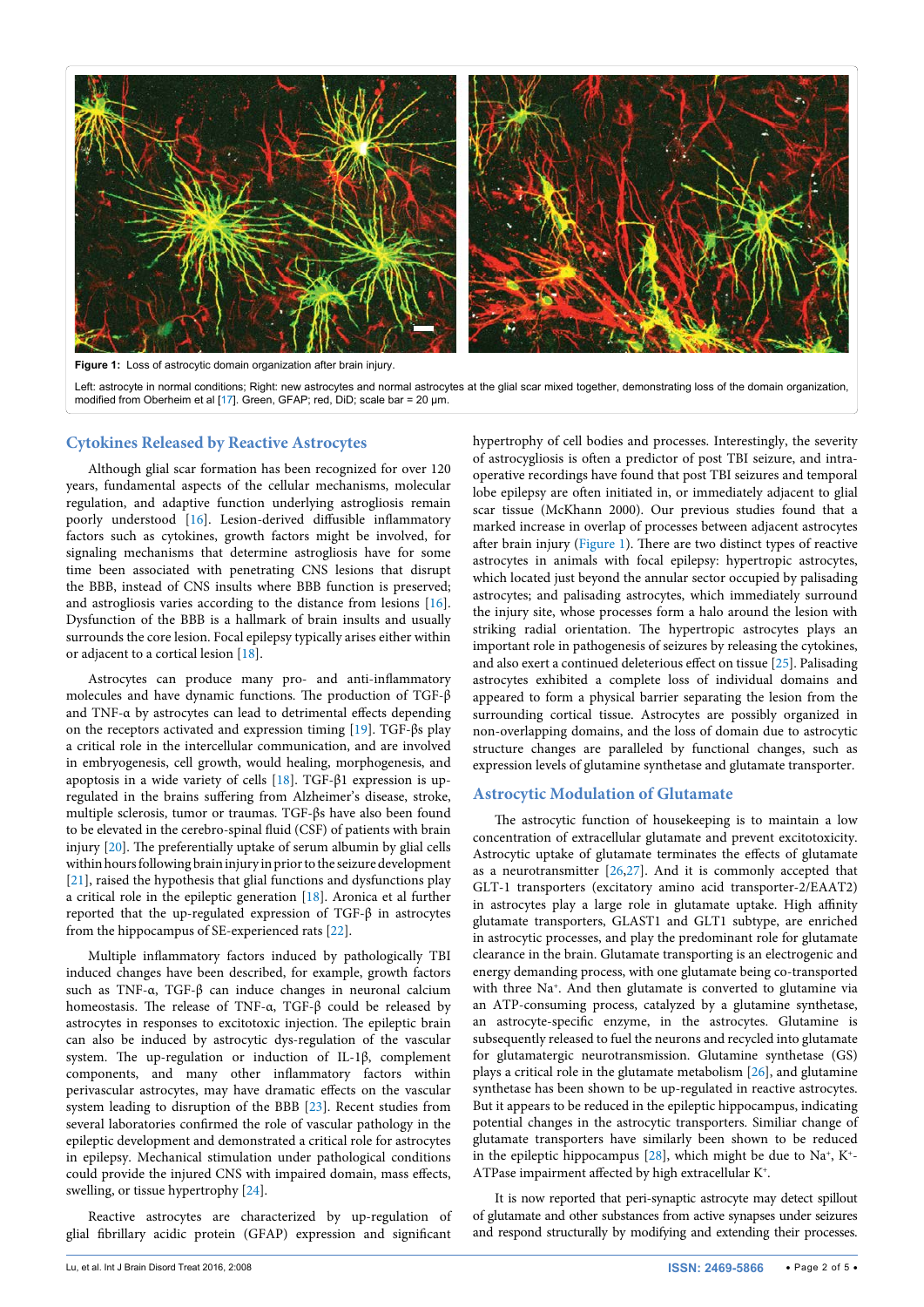Astrocytes respond to synaptic neurotransmitters release with both  $Ca<sup>2+</sup>$  waves and glio transmitter release that can further enhancing seizures, with important implications in the epileptic brain [[29\]](#page-4-1). In addition, astrocytes can also modulate synaptic function and modulate inter-synaptic crosstalk via regulation of extracellular glutamate diffusion. In addition, glutamate can interact with mGLuR to induce astroglial cell swelling by modulating intracellular  $Ca^{2+}$ , which can be detected simultaneously with changes in cell volume. Expressions of the EAAT2 transporters are significantly decreased in CA1 region in the sclerotic human hippocampus. In addition, sclerotic brain tissues removed during epilepsy surgery are characterized by down-regulation of glutamate synthetase in astrocytes [\[30](#page-4-2)]. The glutamate cycle is the major way to remove released glutamate from extracellular space. Following its synaptic release from the glutamatergic neuron terminals, glutamate is transported into astrocytes where it is converted into glutamine by glutamine synthase; glutamine is exported and taken up by neurons, where it is converted back to glutamate by mitochondrial glutaminase. Indeed, glutamate-glutamine cycling appears to be slowed in sclerotic hippocampus removed during epilepsy surgery [\[31\]](#page-4-3). With this process slowing down, intracellular glutamate might be increased and released into extracellular space, and astrocytic glutamate signaling might be enhanced. There is no question that glutamate can act as a key transmitter of bidirectional communication between astrocytes and neurons, and many studies have pointed out that astrocytes can release glutamate. Previous studies in our lab suggested the role of astrocytes in initiation, maintenance and spread of epileptiform activities by astrocytic glutamate release [\(Figure 2\)](#page-2-0) [[32\]](#page-4-4). Synchronized population spikes are key concomitants to seizure. Some studies have indicated multisynaptic excitatory pathways can trigger synchronized burst activity in picrotoxin (GABA, receptor blocker)-induced seizure activity, while some other evidence pointed to the roles of both recurrent inhibition and gap-junction coupling. Studies in our lab suggested that an actionindependent source of glutamate can trigger local depolarization events and synchronized bursting activity.

# Increase in  $[K^+]_0$  can Induce Paroxysmal Oscillation

It is found that  $K^+$  buffering is impaired in sclerotic tissue, by comparison of hippocampal slices obtained from patients without or with or mesial temporal sclerosis  $[33]$ . Impaired astrocytic K<sup>+</sup> buffering is expected to result in slower  $K^+$  clearance, lower seizure threshold and thereby contributing to seizure generation. The concentration of extracellular K+ is an important factor that regulates the neuronal excitability in the neural network  $[9,10]$  $[9,10]$  $[9,10]$ . Extracellular K<sup>+</sup> accumulation is considered to be a favorable condition for the seizure onset, and impaired K+ uptake by astrocytes might be the initiation of epileptiform activity in the hippocampus. It is estimated that the passage of a single action potential can trigger 1 mM transient increase in extracellular K<sup>+</sup>( $[K^+]$ <sub>o</sub> ), above the  $\sim$ 3 mM resting level. Intensive neuronal stimulation causes nearly 5 mM an increase above the resting level. Peaks of 10-12 mM K+ can be reached during hyper-synchronous neuronal activities that characterized epileptic disorders  $[29,34]$  $[29,34]$ . Increased K<sup>+</sup> due to intense neuronal firing discharges can depolarize neurons and facilitate the development of epileptiform discharges [\[35\]](#page-4-7). However, even though it is well established that the extracellular  $[K^+]$ <sub>o</sub> concentration increases during seizure, but whether astrocytic buffering imparing is the primary seizure-eliciting factor remains unknown. Astrocytes play an essential role in maintenance of extracellular  $K^*$  at a level compatible with normal neuronal activity [\[11](#page-3-9)]. In vitro studies have shown that stimulationinduced  $K^+$  increases are paralleled by  $K^+$  accumulation in astrocytes, suggesting the roles of astrocytes in  $K^+$  regulation [\[36](#page-4-8)]. The level of  $K^+$  was determined by  $K^+$  mediated currents, glial buffering and  $K^+$  pump [\[14\]](#page-3-12). Our studies also suggested that agonist induced  $Ca<sup>2+</sup>$  wave can facilitate the extracellular  $K^+$  uptake [\(Figure 3\)](#page-3-26) [\[13](#page-3-11)[,14](#page-3-12)[,37\]](#page-4-9), but when either  $K^+$ pump or glial buffering failed to act normally, the  $K^+$  increase leads to paroxysmal bursting. In addition, with  $K^+$  buffering ability decreases, many other functions might also be affected, such as intracellular Cl will also be increased. With intracellular Cl increase, the inhibition pathway was impaired [[38\]](#page-4-10).

<span id="page-2-0"></span>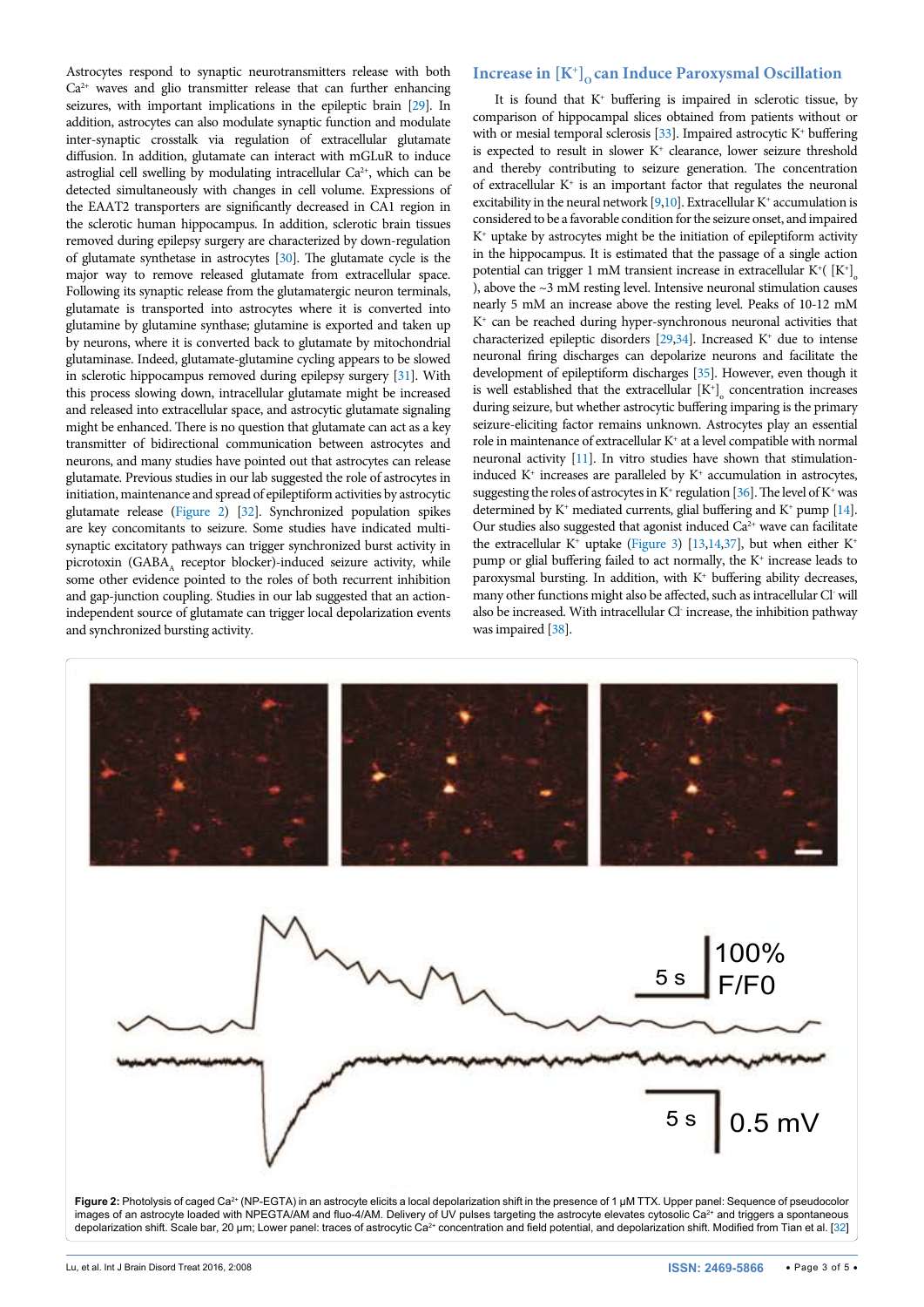<span id="page-3-26"></span>

intracellular IP<sub>3</sub> release and mobilization of Ca<sup>2+</sup> from endoplasmic reticulum. In turn, the Na<sup>+</sup>, Ca<sup>2+</sup> exchanger transports Ca<sup>2+</sup> on the expense of Na<sup>+</sup> influx. The increase in cytosolic Na+ activate Na+/K+-ATPase, resulting in a decrease in extracellular  $K^2$ . Modified from Wang et al. [[14](#page-3-12)]

## **Conclusion**

Epilepsy is a common chronic neurologic disorder affecting  $\sim$ 1% of the population with an estimated lifetime risk greater than 4%. In spite of optimal medical management, many patients with epilepsy remain medically refractory and suffer from debilitating seizures. Treatment options for these patients include new antiepileptic drugs, which target ion channels, such as Na<sup>+</sup>, Ca<sup>2+</sup> channels or GABA receptors. These drugs are only effective in a small percentage of patients, not as effective as resective surgery which are effective in 60~80% of patients. So far there are few treatments targeting astrocytes, even though many studies pointed to astrocytic cells. Historically, astrocytes were thought to provide only physical and metabolic support for neurons, serving as the primary energy source for neurons and maintaining the water and ionic homeostasis and buffering K<sup>+</sup>. In addition, it is now clear that astrocyte can release of gliotransmitters in response to synaptic neurotransmitters induced  $Ca<sup>2+</sup>$  waves and that in turn can further influence synaptic activity, with important implications in the epileptic brain [\[29](#page-4-1)]. Astrocytes play a critical role in glutamate uptake, mostly through the GlT-1 transporter, with assistance by additional uptake via the EAAT1 transporters. Glutamine synthetase plays a key role in the metabolism of uptaken glutamate. In addition, the major housekeeping functions of astrocytes include the maintenance of extracellular K+ homeostasis [[37](#page-4-9)]. Some investigators reported changes in the pathological changes of glial cells in epileptic scar tissue, and these astrocytes failed to take  $K^+$  [\[39\]](#page-4-11). In conclusion, astrocytes are highly complex cells, and function to support the neuronal microenvironment and to modulate the excitability of neural networks under seizures [[40](#page-4-12)]. Many properties of astrocytes also make them important targets for the developing field of treatment of epilepsy.

#### **Conflicts of Interest**

The authors declare that there are no competing financial interests.

## **Acknowledgements**

This work was supported, in part, by NIH R01 NS067435 (J.H.H.), Scott & White Plummer Foundation Grant (J.H.H.), Jiangsu Specially Appointed Professorship Foundation (F.W.), Jiangsu Nature Foundation BK20151565 (F.W.), Jiangsu Traditional Chinese Medicine Foundation ZD201501 (F.W.), Jiangsu Six Talent Peak (2015-YY-006), and also the priority academic program development of Jiangsu Higher Education Institute PAPD (F.W.). We would like to thank Maiken Nedergaard for her input and assistance for this study.

#### **References**

- <span id="page-3-0"></span>1. [Baldin E, Hauser WA, Buchhalter JR, Hesdorffer DC, Ottman R \(2014\) Yield](http://www.ncbi.nlm.nih.gov/pubmed/25041095)  [of epileptiform electroencephalogram abnormalities in incident unprovoked](http://www.ncbi.nlm.nih.gov/pubmed/25041095)  [seizures: A population-based study. Epilepsia 55: 1389-1398.](http://www.ncbi.nlm.nih.gov/pubmed/25041095)
- <span id="page-3-1"></span>2. [Witcher MR, Ellis TL \(2012\) Astroglial networks and implications for](http://www.ncbi.nlm.nih.gov/pubmed/22952462)  [therapeutic neuromodulation of epilepsy. Front Comput Neurosci 6: 61.](http://www.ncbi.nlm.nih.gov/pubmed/22952462)
- <span id="page-3-2"></span>3. [Ngugi AK, Bottomley C, Kleinschmidt I, Sander JW, Newton CR \(2010\)](http://www.ncbi.nlm.nih.gov/pubmed/20067507)  [Estimation of the burden of active and life-time epilepsy: a meta-analytic](http://www.ncbi.nlm.nih.gov/pubmed/20067507)  [approach. Epilepsia 51: 883-890.](http://www.ncbi.nlm.nih.gov/pubmed/20067507)
- 4. [Thurman DJ, Beghi E, Begley CE, Berg AT, Buchhalter JR, et al. \(2011\)](http://www.ncbi.nlm.nih.gov/pubmed/21899536)  [Standards for epidemiologic studies and surveillance of epilepsy. Epilepsia](http://www.ncbi.nlm.nih.gov/pubmed/21899536)  [52: 2-26.](http://www.ncbi.nlm.nih.gov/pubmed/21899536)
- <span id="page-3-3"></span>5. [Losi G, Cammarota M, Carmignoto G \(2012\) The role of astroglia in the](http://www.ncbi.nlm.nih.gov/pubmed/22807916)  [epileptic brain. Front Pharmacol 3: 132.](http://www.ncbi.nlm.nih.gov/pubmed/22807916)
- <span id="page-3-4"></span>6. [Wetherington J, Serrano G, Dingledine R \(2008\) Astrocytes in the epileptic](http://www.ncbi.nlm.nih.gov/pubmed/18439402)  [brain. Neuron 58: 168-178.](http://www.ncbi.nlm.nih.gov/pubmed/18439402)
- <span id="page-3-5"></span>7. [Oberheim NA, Takano T, Han X, He W, Lin JH, et al. \(2009\) Uniquely hominid](http://www.ncbi.nlm.nih.gov/pubmed/19279265)  [features of adult human astrocytes. J Neurosci 29: 3276-3287.](http://www.ncbi.nlm.nih.gov/pubmed/19279265)
- <span id="page-3-6"></span>8. [Parpura V, Basarsky TA, Liu F, Jeftinija K, Jeftinija S, et al. \(1994\) Glutamate](http://www.ncbi.nlm.nih.gov/pubmed/7911978)[mediated astrocyte-neuron signalling. Nature 369: 744-747.](http://www.ncbi.nlm.nih.gov/pubmed/7911978)
- <span id="page-3-7"></span>9. [Kofuji P, Newman EA \(2004\) Potassium buffering in the central nervous](http://www.ncbi.nlm.nih.gov/pubmed/15561419)  [system. Neuroscience 129: 1045-1056.](http://www.ncbi.nlm.nih.gov/pubmed/15561419)
- <span id="page-3-8"></span>10. [Ma B, Buckalew R, Du Y, Kiyoshi CM, Alford CC, et al. \(2015\) Gap junction](http://www.ncbi.nlm.nih.gov/pubmed/26435164)  [coupling confers isopotentiality on astrocyte syncytium. Glia.](http://www.ncbi.nlm.nih.gov/pubmed/26435164)
- <span id="page-3-9"></span>11. [Seifert G, Steinhäuser C \(2013\) Neuron-astrocyte signaling and epilepsy.](http://www.ncbi.nlm.nih.gov/pubmed/21925173)  [Exp Neurol 244: 4-10.](http://www.ncbi.nlm.nih.gov/pubmed/21925173)
- <span id="page-3-10"></span>12. [Verkhratsky A, Nedergaard M, Hertz L \(2015\) Why are astrocytes important?](http://www.ncbi.nlm.nih.gov/pubmed/25113122)  [Neurochem Res 40: 389-401.](http://www.ncbi.nlm.nih.gov/pubmed/25113122)
- <span id="page-3-11"></span>13. [Wang F, Xu Q, Wang W, Takano T, Nedergaard M \(2012\) Bergmann glia](http://www.ncbi.nlm.nih.gov/pubmed/22547829)  modulate cerebellar Purkinje cell bistability via Ca2+-dependent K+ uptake. [Proc Natl Acad Sci U S A 109: 7911-7916.](http://www.ncbi.nlm.nih.gov/pubmed/22547829)
- <span id="page-3-12"></span>14. [Wang F, Smith AN, Xu Q, Goldman S, Peng W et al. \(2013\) Photolysis of](http://www.ncbi.nlm.nih.gov/pubmed/24174673)  [caged Ca2+ but not receptor-mediated Ca2+ signaling triggers astrocytic](http://www.ncbi.nlm.nih.gov/pubmed/24174673)  [glutamate release. J Neurosci 33: 17404-17412.](http://www.ncbi.nlm.nih.gov/pubmed/24174673)
- <span id="page-3-13"></span>15. [Rolls A, Shechter R, Schwartz M \(2009\) The bright side of the glial scar in](http://www.ncbi.nlm.nih.gov/pubmed/19229242)  [CNS repair. Nat Rev Neurosci 10: 235-241.](http://www.ncbi.nlm.nih.gov/pubmed/19229242)
- <span id="page-3-14"></span>16. [Wanner IB, Anderson MA, Song B, Levine J, Fernandez A, et al. \(2013\)](http://www.ncbi.nlm.nih.gov/pubmed/23904622)  Glial scar borders are formed by newly proliferated, elongated astrocytes [that interact to corral inflammatory and fibrotic cells via STAT3-dependent](http://www.ncbi.nlm.nih.gov/pubmed/23904622)  [mechanisms after spinal cord injury. J Neurosci 33: 12870-12886.](http://www.ncbi.nlm.nih.gov/pubmed/23904622)
- <span id="page-3-15"></span>17. [Oberheim NA, Tian GF, Han X, Peng W, Takano T, et al. \(2008\) Loss of](http://www.ncbi.nlm.nih.gov/pubmed/18367594)  [astrocytic domain organization in the epileptic brain. J Neurosci 28: 3264-](http://www.ncbi.nlm.nih.gov/pubmed/18367594) [3276.](http://www.ncbi.nlm.nih.gov/pubmed/18367594)
- <span id="page-3-16"></span>18. H[einemann U, Kaufer D, Friedman A \(2012\) Blood-brain barrier dysfunction,](http://www.ncbi.nlm.nih.gov/pubmed/22378298)  [TGFβ signaling, and astrocyte dysfunction in epilepsy. Glia 60: 1251-1257.](http://www.ncbi.nlm.nih.gov/pubmed/22378298)
- <span id="page-3-17"></span>19. [Wilde GJ, Pringle AK, Sundstrom LE, Mann DA, Iannotti F \(2000\) Attenuation](http://www.ncbi.nlm.nih.gov/pubmed/11069581)  [and augmentation of ischaemia-related neuronal death by tumour necrosis](http://www.ncbi.nlm.nih.gov/pubmed/11069581)  [factor-alpha in vitro. Eur J Neurosci 12: 3863-3870.](http://www.ncbi.nlm.nih.gov/pubmed/11069581)
- <span id="page-3-18"></span>20. [Phillips DJ, Nguyen P, Adamides AA, Bye N, Rosenfeld JV, et al. \(2006\)](http://www.ncbi.nlm.nih.gov/pubmed/16958581)  [Activin a release into cerebrospinal fluid in a subset of patients with severe](http://www.ncbi.nlm.nih.gov/pubmed/16958581)  [traumatic brain injury. J Neurotrauma 23: 1283-1294.](http://www.ncbi.nlm.nih.gov/pubmed/16958581)
- <span id="page-3-19"></span>21. [Ivens S, Kaufer D, Flores LP, Bechmann I, Zumsteg D, et al. \(2007\) TGF-beta](http://www.ncbi.nlm.nih.gov/pubmed/17121744)  [receptor-mediated albumin uptake into astrocytes is involved in neocortical](http://www.ncbi.nlm.nih.gov/pubmed/17121744)  [epileptogenesis. Brain 130: 535-547.](http://www.ncbi.nlm.nih.gov/pubmed/17121744)
- <span id="page-3-20"></span>22. Aronica E, van Vliet EA, Mayboroda OA, Troost D, da Silva FH, et al. [\(2000\) Upregulation of metabotropic glutamate receptor subtype mGluR3](http://www.ncbi.nlm.nih.gov/pubmed/10947812)  [and mGluR5 in reactive astrocytes in a rat model of mesial temporal lobe](http://www.ncbi.nlm.nih.gov/pubmed/10947812)  [epilepsy. Eur J Neurosci 12: 2333-2344.](http://www.ncbi.nlm.nih.gov/pubmed/10947812)
- <span id="page-3-21"></span>23. [Aronica E, Sisodiya SM, Gorter JA \(2012\) Cerebral expression of drug](http://www.ncbi.nlm.nih.gov/pubmed/22138133)  [transporters in epilepsy. Adv Drug Deliv Rev 64: 919-929.](http://www.ncbi.nlm.nih.gov/pubmed/22138133)
- <span id="page-3-22"></span>24. [Ostrow LW, Sachs F \(2005\) Mechanosensation and endothelin in astrocytes-](http://www.ncbi.nlm.nih.gov/pubmed/15914254) [-hypothetical roles in CNS pathophysiology. Brain Res Brain Res Rev 48:](http://www.ncbi.nlm.nih.gov/pubmed/15914254)  [488-508.](http://www.ncbi.nlm.nih.gov/pubmed/15914254)
- <span id="page-3-23"></span>25. [Morcos Y, Lee SM, Levin MC \(2003\) A role for hypertrophic astrocytes and](http://www.ncbi.nlm.nih.gov/pubmed/12926837)  [astrocyte precursors in a case of rapidly progressive multiple sclerosis.](http://www.ncbi.nlm.nih.gov/pubmed/12926837)  [Multiple sclerosis 9: 332-341.](http://www.ncbi.nlm.nih.gov/pubmed/12926837)
- <span id="page-3-24"></span>26. [Coulter DA, Eid T \(2012\) Astrocytic regulation of glutamate homeostasis in](http://www.ncbi.nlm.nih.gov/pubmed/22592998)  [epilepsy. Glia 60: 1215-1226.](http://www.ncbi.nlm.nih.gov/pubmed/22592998)
- <span id="page-3-25"></span>27. [Giménez-Cassina A, Martínez-François JR, Fisher JK, Szlyk B, Polak K, et](http://www.ncbi.nlm.nih.gov/pubmed/22632729)  [al. \(2012\) BAD-dependent regulation of fuel metabolism and K\(ATP\) channel](http://www.ncbi.nlm.nih.gov/pubmed/22632729)  [activity confers resistance to epileptic seizures. Neuron 74: 719-730.](http://www.ncbi.nlm.nih.gov/pubmed/22632729)